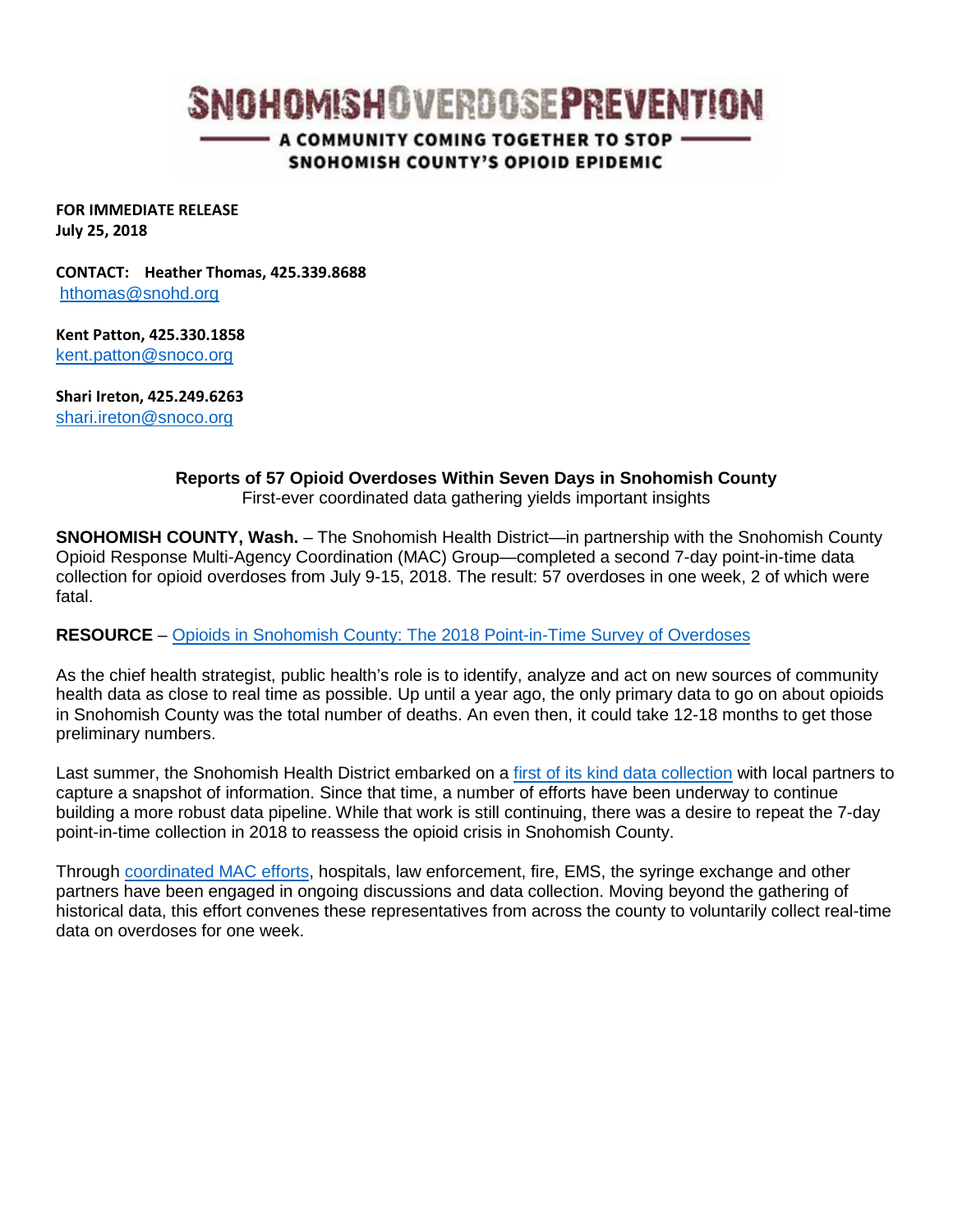

# **Overdose Count by Date**

The 7-day data shows the total number of opioid overdoses nearly doubling compared to last year. This can be attributed to a few possibilities. First, there have been more partnerships and data collection processes developed over the last year that now make it easier to gather this information.

Secondly, a lot of effort has been focused on reducing the number of opioid prescriptions being given. The medical community and the general public have been responding, which is a good step in the right direction. However, for those struggling with opioid dependence and substance use disorder, tighter guidelines on opioid prescriptions has pushed them to try to heroin. The 7-day data revealed at least 61% of the individuals overdosed on heroin and the bulk of the opioids were obtained on the street.



## **Source of Drug(s) Used**

Source: Snohomish Health District

Finally, there's the increasing prevalence of fentanyl in the area. Fentanyl is up to 100 times more lethal than prescription opioids and heroin. This 7-day survey saw a continued spike in counterfeit "Perc-30" pills being sold on the streets that are being laced with fentanyl. At least one of the overdoses reported was the result of one of those dangerous counterfeit pills.

It is important to note that the information collected was voluntary, so the data provided should not be construed as exhaustive or lab-confirmed. Forms were completed with information on the place and type of overdose location, as well as the place of residence for the patient. However, since physical addresses were not collected, a differentiation between jurisdictional boundaries is not possible. For instance, while the data shows 21 overdoses happening in Everett, it is unclear how many are within city limits versus unincorporated Snohomish County. When taking population into account, the burden among all cities reported is relatively the same.

Source: Snohomish Health District